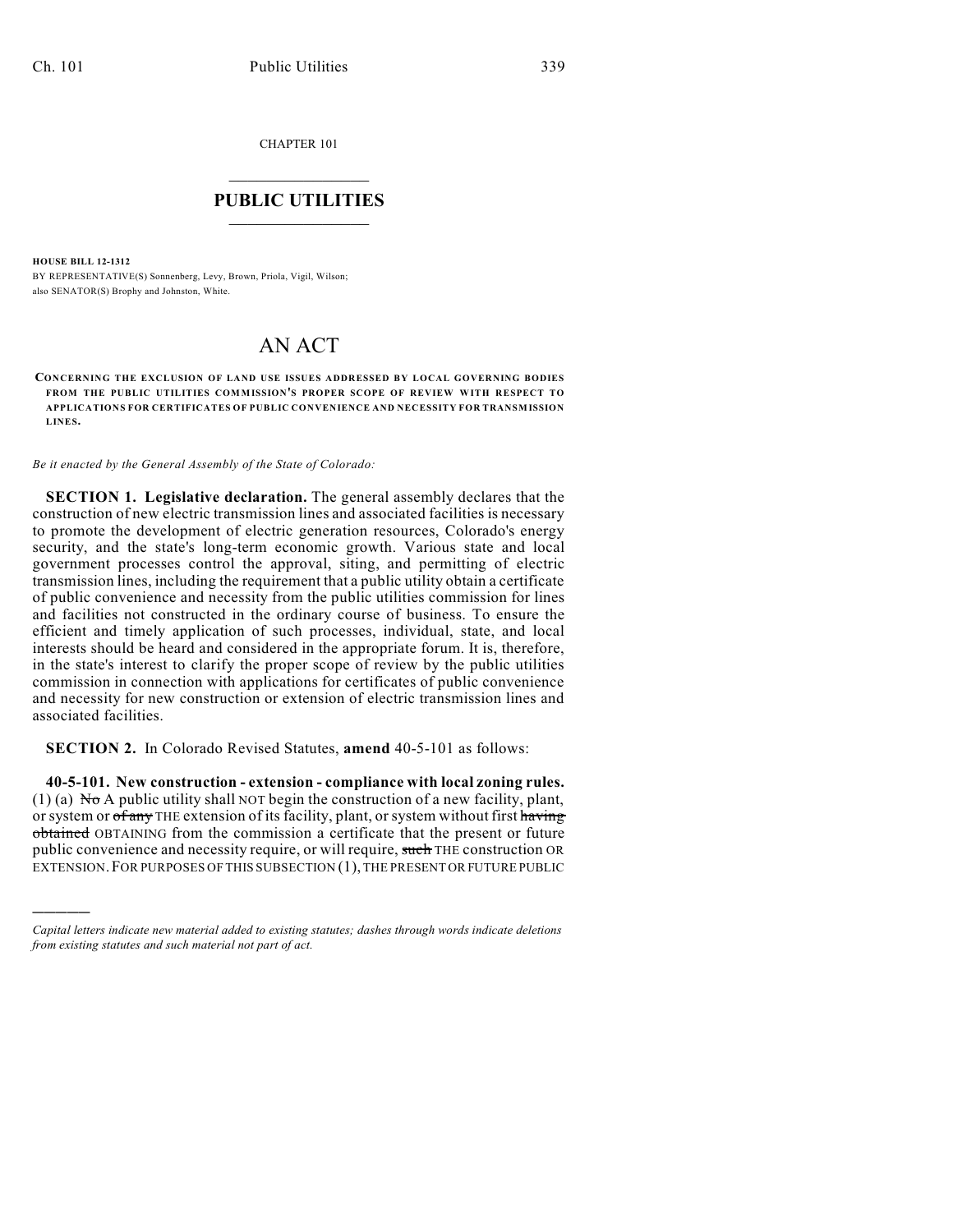340 Public Utilities Ch. 101

CONVENIENCE AND NECESSITY DOES NOT INCLUDE THE CONSIDERATION OF LAND USE RIGHTS OR SITING ISSUES RELATED TO THE LOCATION OR ALIGNMENT OF THE PROPOSED ELECTRIC TRANSMISSION LINES OR ASSOCIATED FACILITIES, WHICH ISSUES ARE UNDER THE JURISDICTION OF A LOCAL GOVERNMENT'S LAND USE REGULATION. Sections 40-5-101 to 40-5-104 shall not be construed to DO NOT require any A corporation to secure such A certificate for THE FOLLOWING:

(I) An extension within any city and county,  $\sigma$  city, or town within which it has theretofore ALREADY lawfully commenced operations; or for

(II) An extension into territory, either within or without OUTSIDE OF a city and county, or city, or town, contiguous to its facility, line, plant, or system and not theretofore ALREADY served by a public utility providing the same commodity or service; or for

(III) An extension within or to territory already served by it THE CORPORATION, AS IS necessary in the ordinary course of its business.

(b) If  $\frac{dm}{dt}$  A public utility, in constructing or extending its line, plant, or system, interferes, or is about to interfere, with the operation of the line, plant, or system of any other public utility already constructed, the commission, on UPON complaint of the public utility claiming to be injuriously affected, after hearing, may make such order prohibiting such PROHIBIT THE construction or extensions EXTENSION, or prescribing such PRESCRIBE JUST AND REASONABLE terms and conditions for the location of the lines, plants, or systems affected. as to it may seem just and reasonable.

(2) Whenever the commission, after a hearing upon its own motion or upon complaint, finds that there is or will be a duplication of service by public utilities in any area, the commission shall, in its discretion, MAY issue a certificate of public convenience and necessity assigning specific territories to one or to each of said utilities, or, by certificate of public convenience and necessity, to otherwise define the conditions of rendering service and constructing extensions within said THOSE territories and shall, in its discretion, MAY order the elimination of said THE duplication upon such terms as are just and reasonable, having due regard to due process of law and to all the rights of the respective parties and to public convenience and necessity.

(3) Except as otherwise provided in section 29-20-108, C.R.S., on or after August 8, 2005, no A public utility shall NOT construct or install any A new facility, plant, or system within the territorial boundaries of  $\frac{1}{n}$  A local government unless the construction or installation complies with the LOCAL GOVERNMENT'S zoning rules, resolutions, or ordinances. of the local government applicable to the property on which the facility, plant, or system is to be constructed or installed. Nothing in this subsection (3) shall be construed to prohibit PROHIBITS a local government from granting a variance from its zoning rules, resolutions, or ordinances for such uses of the property. Nothing in this subsection  $(3)$  shall be construed to grant GRANTS the commission any additional authority to restrict a siting application. For purposes of this subsection  $(3)$  SECTION, "local government" shall mean MEANS a county, home rule or statutory city, town, territorial charter city, or city and county. NOTHING IN THIS SUBSECTION (3) RESTRICTS THE RIGHT OF A PUBLIC UTILITY OR